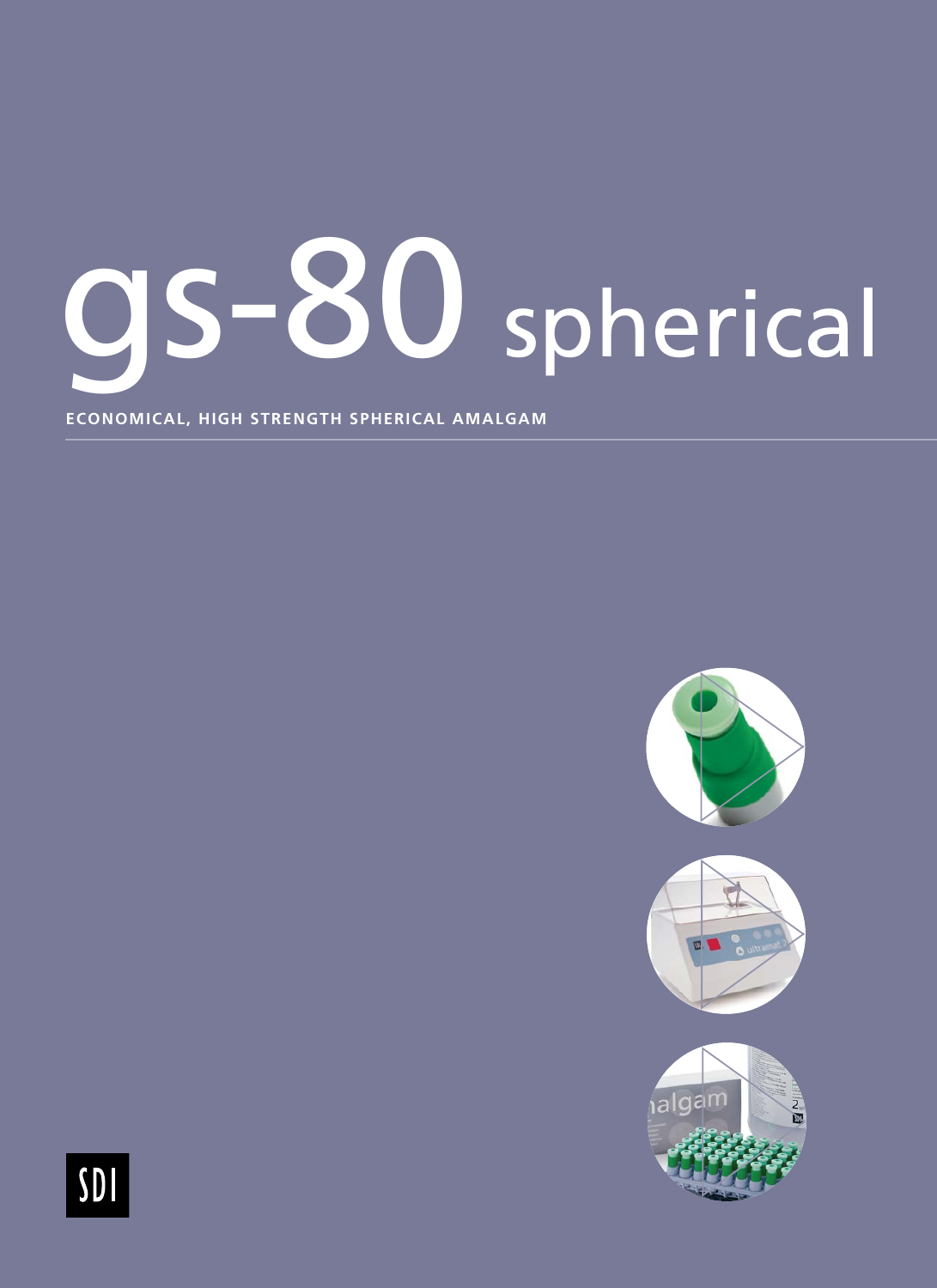## technically advanced, non-gamma 2 spherical amalgam at an affordable price



#### **Physical properties**

| Ag 56%, Sn 29%,             |
|-----------------------------|
| Cu 15%                      |
| $0.74:1(42.5\% \text{ Hg})$ |
| spherical                   |
| 260 MPa (37,700 psi)        |
| 530 MPa (76,850 psi)        |
| 25 MPa (3,625 psi)          |
| 50 MPa (7,250 psi)          |
| $0.1 \%$                    |
| -3 µm/cm                    |
|                             |

GS-80 spherical's superior quality and outstanding strength ensures greater safety margins and a tough, durable restoration

GS-80 spherical has optimised plasticity which enables easy placement producing minimum porosity and maximum strength

#### **Dimensional change (1)**

GS-80 spherical has a small negative contraction. Large negative values can contribute to post operative sensitivity.



### **High compressive strength (1)**

GS-80 spherical's high compressive strength minimises the risk of fracturing the restoration. High compressive strength ensures a tough, durable and long lasting restoration.

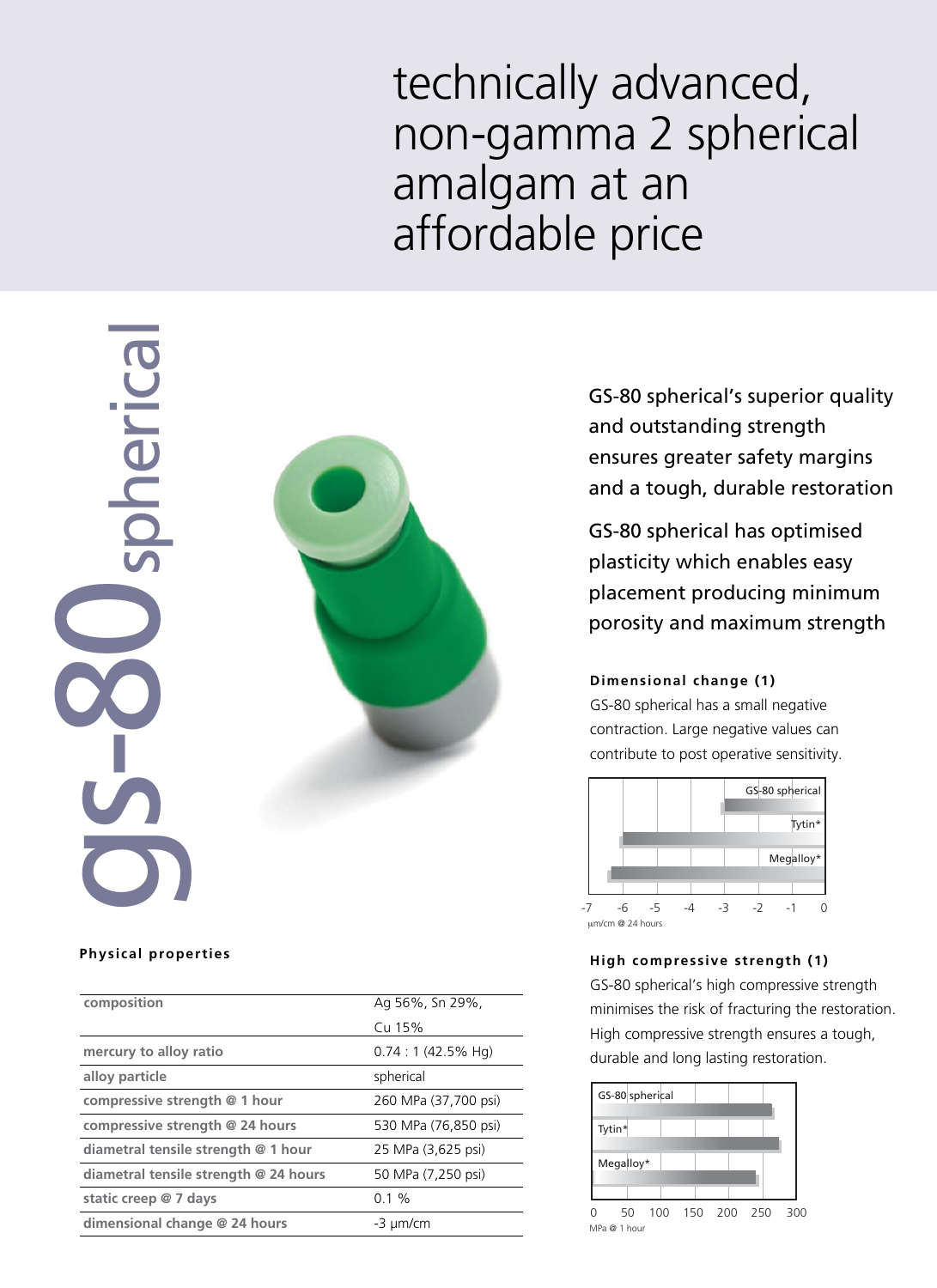#### **Choice of setting times**

The working and setting times allow large restorations to be condensed and carved without difficulty.



#### **Capsule system**



The SDI capsule system is designed to give consistent and accurate mixes every mix.

#### **Optimal handling characteristics**

GS-80 spherical's consistent mix, ease of loading, placement in preparations, condensability, burnishability, quality of interproximal contact, carvability, and setting characteristics ensure the final restorations meet the needs of the operator.

#### **Choice of capsule sizes**

the plungers denote the spill size:



the rest of the capsule denotes the setting speed:





**NOTE:** 5 spill only available in regular set.

## ultramat 2

The dual voltage Ultramat 2 with a high precision microprocessor controlled timer provides consistent and accurate trituration, ensuring the optimal handling and clinical characteristics of mixed materials.